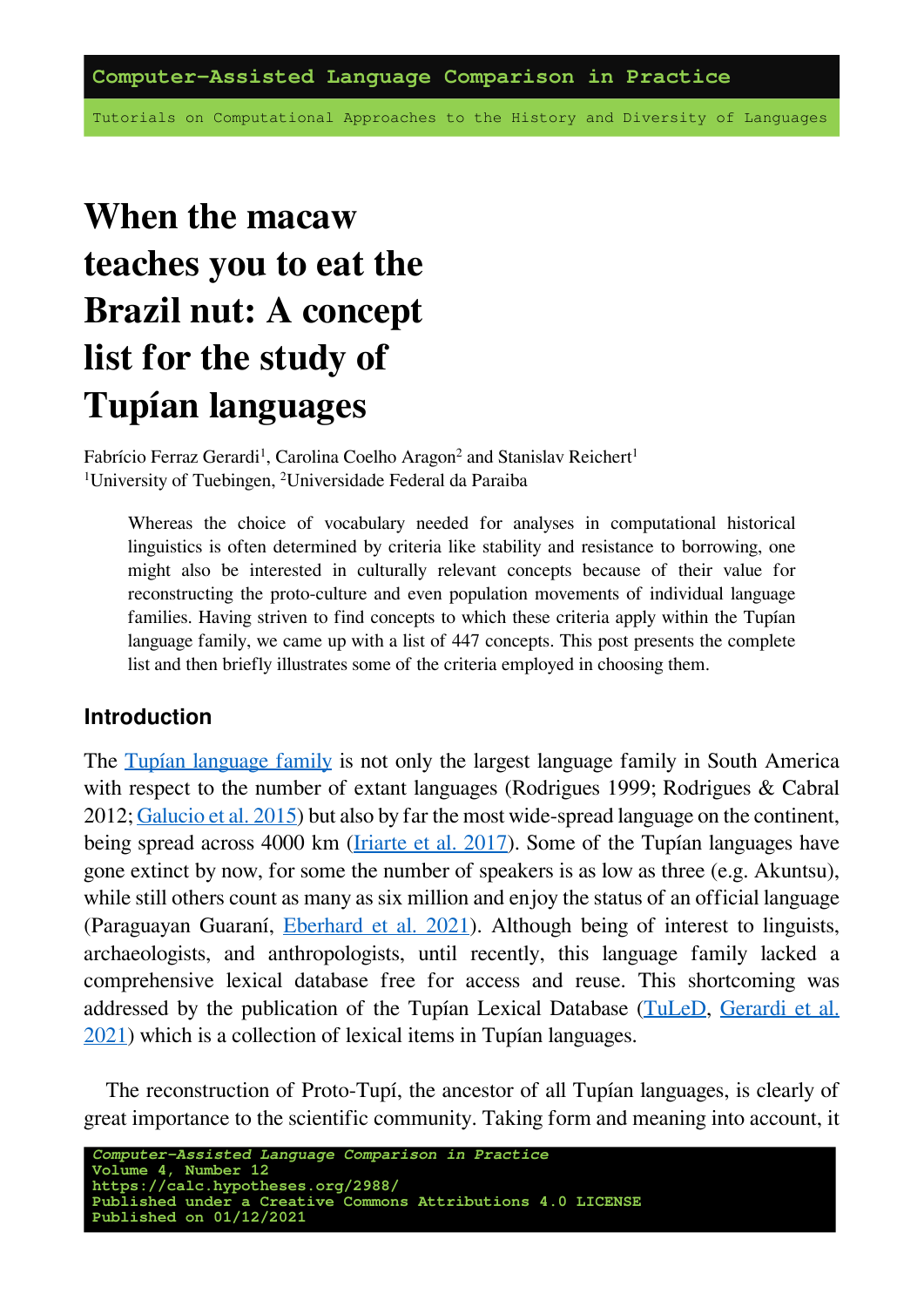has been possible to reconstruct about three hundred concepts in Proto-Tupí based on cognates([Corrêa-da-Silva 2011](https://repositorio.unb.br/handle/10482/36838); Rodrigues & Cabral 2012). The reconstructed items cover a plurality of semantic fields: agriculture, natural phenomena, food-processing, pottery, cooking, housing, handicraft, hunting and fishing, kinship terms, social relations, clothing and grooming, the body, vegetation, and function words. Most of these words are typically not found in the classical basic vocabulary lists which are very popular now to study the phylogeny of large datasets for particular language families. Since these concepts that reflect the culture and anthropology of the Tupían languages are of great importance for studies that go beyond phylogenetic reconstruction, we decided to the idea proposed by Matisoff([1978\)](https://digling.org/evobib?bibtex=Matisoff1978) by compiling a list that would not only allow us to cover basic vocabulary items in the Tupían languages but also contain culturally relevant concepts in Tupían societies (Rodrigues 2010). The list we compiled thus intends to facilitate not only linguistic but also cultural reconstruction. As a result, it does not only contain well-known lists of basic vocabulary items like the 100-item list by Swadesh (Swadesh [1955](https://www.journals.uchicago.edu/doi/abs/10.1086/464321), 1971) or the so-called [Leipzig-Jakarta](https://concepticon.clld.org/contributions/Tadmor-2009-100) ([Tadmor et al. 2009\)](https://digling.org/evobib/?bibtex=Tadmor2009) list, which is supposed to provide items resistant to borrowing, but also many concepts which may be exclusively interesting for the study of the Tupían language family.

# **The New Concept List**

The new concept list consists of 447 items and is submitted along with this blog post. The concepts in English are presented along with the respective Portuguese translations, semantic fields, links to the concept identifiers provided by the [Concepticon project](https://concepticon.clld.org) (Version 2.5, [List et al. 2021](https://digling.org/evobib/?bibtex=Concepticon-2.5.0), see [List et al. 2016](https://digling.org/evobib/?bibtex=List2016a) for more information on the Concepticon), and links to the [Encyclopedia of Life](https://eol.org) (EOL) for flora and fauna items. What may, at first, look like a list of disparate concepts reveals a network of hidden connections that also captures the current and past traditional practices of the Tupían groups. In order to justify the choice of some of the concepts, a couple of examples are provided below.

Food, beverages, cooking techniques, flora, and fauna items that are common to the Tupían populations go beyond the needs of historical linguistics and are a source of a different kind of evidence relevant to the reconstruction and to the knowledge of cultural traits presented in the Proto-Tupí society. Based solely on the usage and names of the flora items in Tupí-Guaraní languages, for example, have been used to infer movements and contact of populations, thus indirectly providing relevant information for historical linguists (Balée 1988; Balée & Moore 1991; [Balée 1994](https://tular.clld.org/sources/balee1994footprints); [Balée 2000](https://doi.org/10.1215/00141801-47-2-399); [2013\)](https://tular.clld.org/sources/balee2013cultural). For this reason, we decided to include concepts such as CHICHA (Item No. 73, Concepticon ID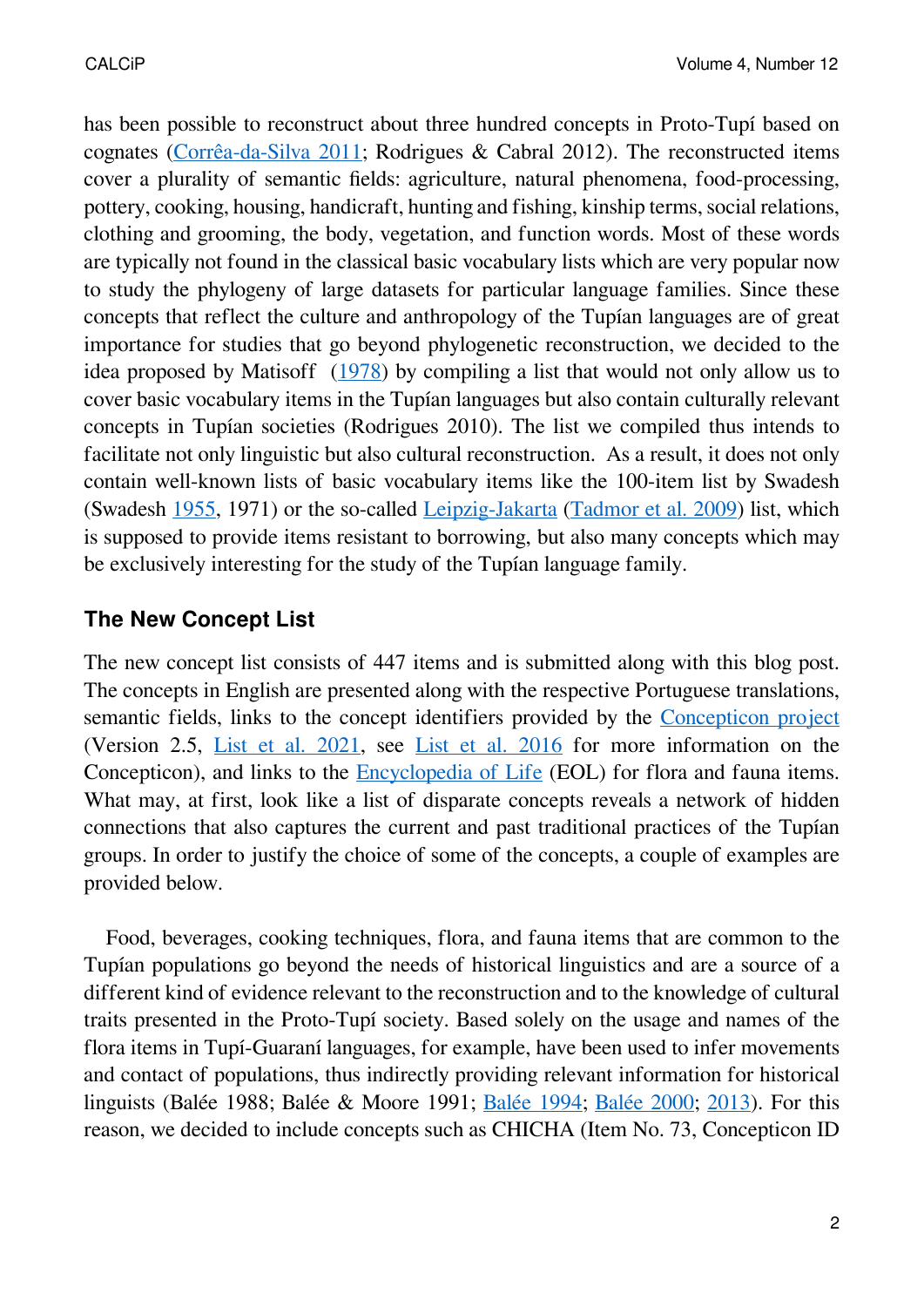[441](https://concepticon.clld.org/parameters/441)), CEDRELLA ODORATA (Brazilian cedar) (Item No. 71), and MANIOC (Item No. 218, Concepticon ID [927](https://concepticon.clld.org/parameters/927)).

Flora items and their names are further helpful in understanding the origins, mythology, and traditions of indigenous peoples uncovering knowledge beyond the reach of archaeology. This also applies to the cultural items. The preparation of *chicha* (fermented or non-fermented drink of Amazonia and Andes), for example, as well as the type of pottery used to make chicha's bowls distinguish some of the groups (c.f. the interesting work by [Noelli 2018](https://periodicos.unb.br/index.php/ling/article/view/20935)). Another example comes from different species of birds whose plumage is used by many Tupían groups, including blue-and-yellow and redand-green macaw([Corrêa-da-Silva 2013\)](https://periodicos.unb.br/index.php/ling/article/view/16271). Thus, the inclusion of concepts such as BLUE-AND-YELLOW-MACAW (Item No. 214), RED-AND-GREEN MACAW (Item No. 417), and PARROT (Item No. 253, Concepticon ID [882\)](https://concepticon.clld.org/parameters/882).

Babaçu([Attalea speciosa,](https://www.gbif.org/species/2732877) Item No. 21) and Brazil nut([Bertholletia excelsa](https://www.gbif.org/species/3083180), Item No. 51) (see [Staeck 2019](https://doi.org/10.1007/978-3-662-58328-9): 100-104) are primarily gathered as food. For the Akuntsú people (Tupari subfamily), this applies not only to the nut itself but also to its oil. Yet these nut trees permeate the communities on different levels. Bracelets are crafted from the Brazil nut's bark and it also functions as an indicator of game. They also form an integral part of the traditional narratives. For the Makurap people (Tupari subfamily), the Brazil nut tree is central in establishing metaphysical relations [\(Mezacasa 2021](https://repositorio.ufsc.br/handle/123456789/226949)). The Brazil nut tree plays an important role in Ka'apor (Tupí-Guaraní subfamily) myths, even though it is not found in this group's territory. It is a sign of the group's origin in the West [\(Balée](https://tular.clld.org/sources/balee1994footprints) [1994](https://tular.clld.org/sources/balee1994footprints)).

The chain of associations does not stop there. The macaws, both the blue-and-yellow and the red-and-green ones, are also associated with the nuts. The macaws are traditionally valued by Tupían groups for their plumage. But among the Zo'é (Tupí-Guarani subfamily), other aspects are also highlighted. The most famous graphic pattern used in body and arrow painting is the *kaninin rowa*, "blue-and-yellow macaw cheek" (Pedreira 2019). Furthermore, according to Zo'é myths, the red macaw is one of the animals that teach humans to consume Brazil nuts [\(Braga 2017](https://www.teses.usp.br/teses/disponiveis/8/8134/tde-06022017-110638/)).

In general, animals and insects are inseparable from the daily lives and rituals of the people in Amazonia. Besides the macaws, different species of ants like the *large bullet ant* or *tucandira* (Paraponerinae), acquire symbolic significance. The Sateré-Mawé (Mawé subfamily) group, for example, requires boys reaching puberty to participate in an initiation ceremony that tests their ability to endure the painful bites of the bullet ants ([Carmo & Helene 2020](https://www.revistas.usp.br/khronos/article/view/176984)). On the other hand, insects like mosquitoes and piums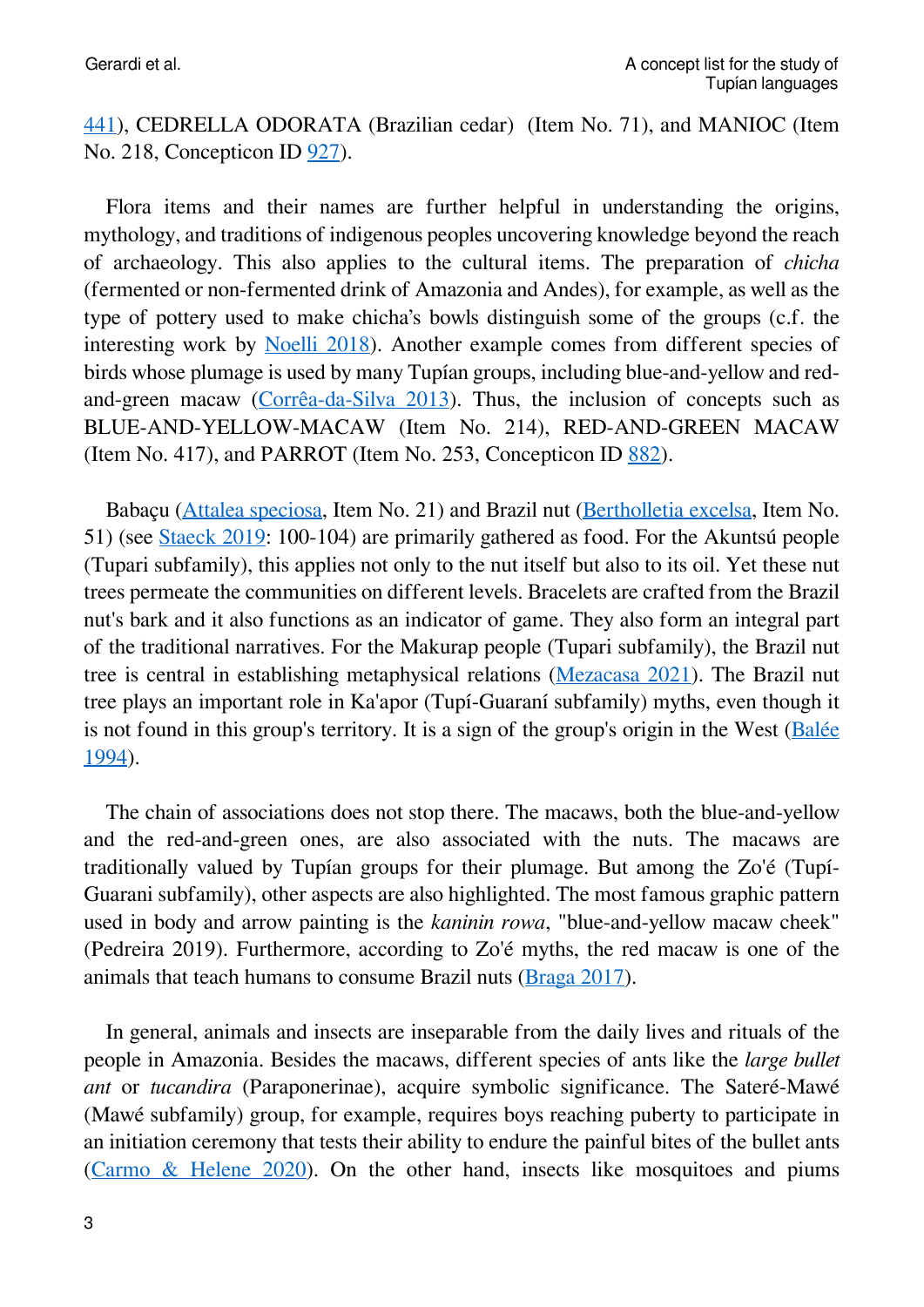(Simuliidae), are perceived as nothing but harmful and are fought against and kept away from the houses with smoke. Accordingly, we have added items such as: PARAPONERINAE (Item No. 199), TAPIR (Item No. 347, Concepticon ID [312\)](https://concepticon.clld.org/parameters/312), PIUM (Item No. 152), EAGLE (Item No. 418, Concepticon ID [1905\)](https://concepticon.clld.org/parameters/1905) to our concept list.

Since most of the groups rely heavily on hunting and gathering, it is important to examine the various relations these groups form with the flora as cornerstones of their respective identities. For example, Cedar, Embaúba, and Inga mark and cement the relation of the Tupian groups with their territories. Yet when a group decides to move to a new area, tools like the gridiron prove their usefulness as this traditional tool for roasting makes the food suitable for long-term consumption. Not only game but also fish come on the gridiron, and among the latter one finds hoplias (usually covered by pacova leaves). For some Tupian groups of the upper part of Xingu rivers, hoplias' teeth are used to produce small wounds on the body [\(Baldus 1970](https://bdor.sibi.ufrj.br/handle/doc/465)). Given these facts, concepts such as the following have been included: GRIDIRON (Item No. 429), INGA (Item No. 188), PACU (Item No. 249, Concepticon ID [3922](https://concepticon.clld.org/parameters/3922)), CATFISH (Item No. 200, Concepticon ID [3777](https://concepticon.clld.org/parameters/3777)).

### **Conclusion**

The concept list presented above is only a part of a larger project on Tupían peoples and their cultural forms that strives to become the confluence for contributions from a wide variety of disciplines. Although its initial inventory of vocabulary items adhered to the established Swadesh and Leipzig-Jakarta lists, the slow but steady growth of the inventory of culturally relevant items in the database, including the selection presented above, is an important step in the process of documenting and preserving the heritage that would otherwise remain inaccessible and provides (hopefully, useful) resources for other fields to work with.

#### **Supplementary Material**

The concept list which supplements this study can be downloaded from [https://calc.hypotheses.org/files/2021/10/Gerardi-2021-447.csv.](https://calc.hypotheses.org/files/2021/10/Gerardi-2021-447.csv)

# **References**

Baldus, H. (1970). *Tapirapé: tribo tupí no Brasil central*. São Paulo: Brasiliana.

Balée, W. (1988). The Ka'apor Indian wars of lower Amazonia, ca. 1825-1928. In Randolph, R. R., Schneider, D. M. & Diaz, M. N. (eds.). *Dialectics and gender: Anthropological perspectives* (p. 155–169). Boulder, CO: Westview.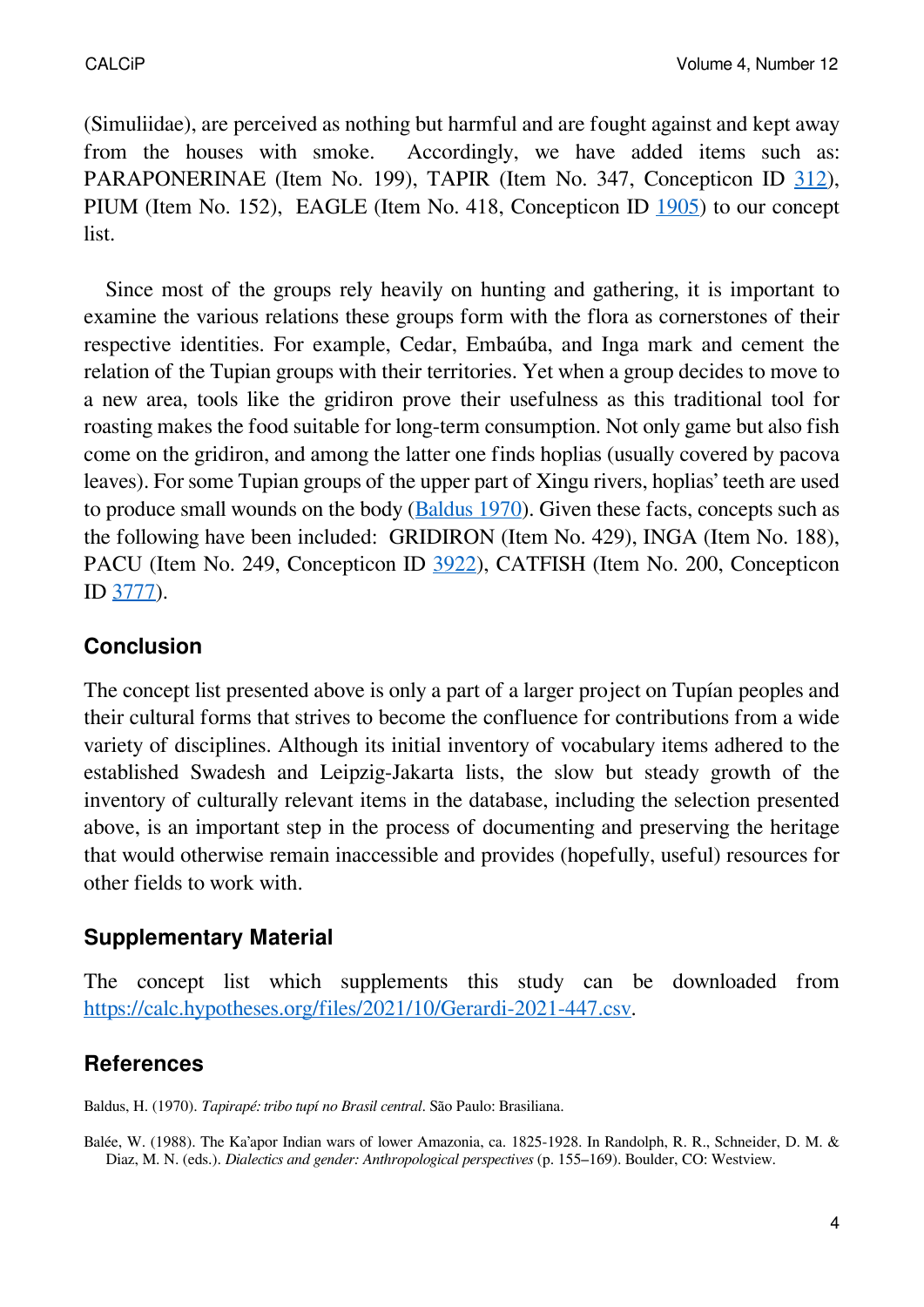- Balée, W. L. (1994). *Footprints of the forest: Ka'apor ethnobotany the historical ecology of plant utilization by an Amazonian people*. New York, NY: Columbia University Press.
- Balée, W. L. (2000). Antiquity of traditional ethnobiological knowledge in Amazonia: the Tupí-Guaraní family and time. *Ethnohistory* 47 (2), 399–422.
- Balée, W. L. (2013). *Cultural forests of the Amazon: a historical ecology of people and their landscapes*. University of Alabama Press.
- Balée, W. L. & Moore, D. (1991). Similarity and variation in plant names in five Tupi-Guarani languages (eastern Amazonia). *Biological Science*, 35 (4), 1-53.
- Braga, L. V. (2017). *Pani'em: um esboço sobre os modos de saber entre os Zo'é* (Doctoral dissertation). Universidade de São Paulo.
- Carmo, D. V. do, & Helene, A. F. (2020). A História das formigas e as formigas na história: etologia e cultura. *Khronos* (10), 112-139.
- Corrêa-da Silva, B. C. (2011). *Mawé/Awetí/Tupí-Guaraní: Relações linguísticas e implicações históricas* (Doctoral dissertation). Universidade de Brasília.
- Corrêa-da Silva, B. C. (2013). O mundo a partir do léxico: reconstruindo a realidade social mawé-awetí-tupí-guaraní. *Revista Brasileira de Linguística Antropológica* 5 (2), 385-400.
- Eberhard, D. M., Simons, G. F. & Fennig, C. D. (2021). Ethnologue: Languages of the world. Twenty-fourth edition, vol. 16. Dallas, TX: SIL International [Online]. <http://www.ethnologue.com>.
- Galucio, A. V., Meira, S., Birchall, J., Moore, D., Gabas Jr., N., Drude, S., Storto, L., Picanço, G. & Reis Rodrigues, C. (2015). Genealogical relations and lexical distances within the Tupían linguistic family. Boletim do Museu Paraense Emílio Goeldi. *Ciências Humanas* 10 (2), 229–274.
- Gerardi, F., Reichert, S., Aragon Coelho, C., List, J.-M. & Wientzek, T. (2021). TuLeD: Tupían lexical database [Online]. Doi:[10.5281/zenodo.4629306.](https://doi.org/10.5281/zenodo.4629306)
- Iriarte, J., Smith, R. J., Souza, J. G. de, Mayle, F. E., Whitney, B. S., Cárdenas, M. L., Singarayer, J., Carson, J. F., Shovonlal, R. & Valdes, P. (2017). Out of Amazonia: Late-holocene climate change and the Tupi–Guarani trans-continental expansion. *The Holocene* 27 (7), 967–975.
- List, Johann Mattis & Rzymski, Christoph & Greenhill, Simon & Schweikhard, Nathanael & Pianykh, Kristina & Tjuka, Annika & Hundt, Carolin & Forkel, Robert (eds.) (2021). CLLD Concepticon 2.5.0 [Data set]. Zenodo. <https://doi.org/10.5281/zenodo.4911605>.
- List, J. M., Cysouw, M., & Forkel, R. (2016). Concepticon: A resource for the linking of concept lists. In *Proceedings of the Tenth International Conference on Language Resources and Evaluation* (LREC'16) (pp. 2393-2400).
- Matisoff, J. A. (1978). *Variational semantics in Tibeto-Burman: The" organic" approach to linguistic comparison* (Vol. 6). Institute for the Study of Human Issues.
- Mezacasa, R. (2021). *Por histórias indígenas: o povo Makurap e o ocupar seringalista na Amazônia* (Doctoral dissertation). Universidade Federal de Santa Catarina.
- Noelli, F. S., Brochado, J. P. & Corrêa, Â. A. (2018). A linguagem da cerâmica guaraní: sobre a persistência das práticas e materialidade (parte 1). *Revista Brasileira de Linguística Antropológica* 10 (2), 167–200.
- Pedreira, H. P. S. (2019). *Potuwa pora kõ. O que se guarda no potuwa*. São Paulo: Iepé.
- Rodrigues, A. D. (1999). Tupí. In Dixon, R. M. W. & Aikhenvald, A. (eds.) *The Amazonian languages*, (p. 107–124). Cambridge University Press.